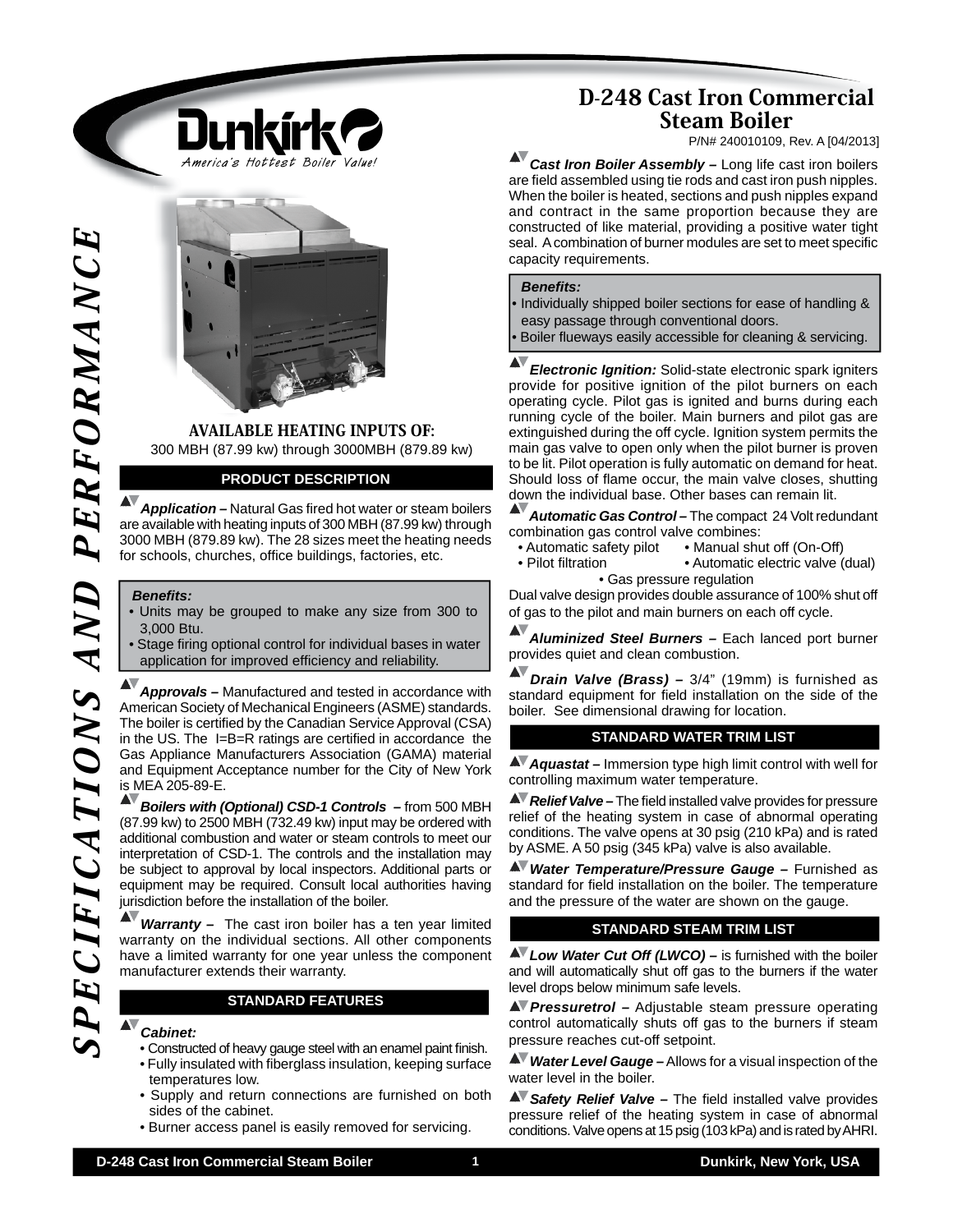| <b>D-248 CAST IRON COMMERCIAL STEAM BOILER</b> |                       |                      |                                           |                                               |                                            |                             |                                                                                                                                                                                                                                                                                                                                                                                                                                                                                                                                                                 |                                                                                                                                                                                                                               |                       |                         |                                                                                                                  |                |                    |  |  |
|------------------------------------------------|-----------------------|----------------------|-------------------------------------------|-----------------------------------------------|--------------------------------------------|-----------------------------|-----------------------------------------------------------------------------------------------------------------------------------------------------------------------------------------------------------------------------------------------------------------------------------------------------------------------------------------------------------------------------------------------------------------------------------------------------------------------------------------------------------------------------------------------------------------|-------------------------------------------------------------------------------------------------------------------------------------------------------------------------------------------------------------------------------|-----------------------|-------------------------|------------------------------------------------------------------------------------------------------------------|----------------|--------------------|--|--|
| Model                                          | Input<br>(Mbh)<br>(1) | Gross                |                                           |                                               | <b>Net AHRI Ratings</b>                    |                             |                                                                                                                                                                                                                                                                                                                                                                                                                                                                                                                                                                 | <b>Base Size &amp; Flue Outlet</b>                                                                                                                                                                                            |                       | Chimney<br>$Size^{(4)}$ | Vent                                                                                                             | Therm.<br>Eff. | Comb<br><b>Eff</b> |  |  |
|                                                |                       | Out-<br>put<br>(Mbh) |                                           | Steam<br>$(PPF)^{(2)}$                        | <b>Steam</b><br>$(Sq. Ft.)$ <sup>(3)</sup> | <b>Steam</b><br>$(Mbh)^(2)$ | 300<br>400<br>(8")<br>(10")                                                                                                                                                                                                                                                                                                                                                                                                                                                                                                                                     |                                                                                                                                                                                                                               | 500<br>(12")          | I.D. x Ht.              | <b>Connector Size</b><br>to Chimney (4)                                                                          |                |                    |  |  |
| D248-300S                                      | 300                   | 233                  |                                           | 1.333                                         | 729                                        | 175                         | $\mathbf{1}$                                                                                                                                                                                                                                                                                                                                                                                                                                                                                                                                                    | $\mathbf{O}$                                                                                                                                                                                                                  | $\mathbf 0$           | 8" x 20"                | 8                                                                                                                | 77.5           | 80.4               |  |  |
| D248-400S                                      | 400                   | 310                  |                                           | 1.333                                         | 971                                        | 233                         | $\mathbf 0$                                                                                                                                                                                                                                                                                                                                                                                                                                                                                                                                                     | 1                                                                                                                                                                                                                             | $\mathbf 0$           | 10" x 20'               | 10                                                                                                               | 77.5           | 80.5               |  |  |
| D248-500S                                      | 500                   | 388                  | 1.333                                     |                                               | 1213                                       | 291                         | $\mathbf 0$                                                                                                                                                                                                                                                                                                                                                                                                                                                                                                                                                     | 0                                                                                                                                                                                                                             | 1                     | 12" x 20'               | 12                                                                                                               | 77.5           | 80.5               |  |  |
| D248-600S                                      | 600                   | 465                  | 1.333                                     |                                               | 1454                                       | 349                         | $\overline{2}$                                                                                                                                                                                                                                                                                                                                                                                                                                                                                                                                                  | $\mathbf{O}$                                                                                                                                                                                                                  | $\mathbf 0$           | 12" x 20'               | 12                                                                                                               | 77.5           | 80.4               |  |  |
| D248-700S                                      | 700                   | 543                  | 1.333                                     |                                               | 1696                                       | 407                         | 1                                                                                                                                                                                                                                                                                                                                                                                                                                                                                                                                                               | 1                                                                                                                                                                                                                             | 0                     | 12" x 20'               | 12                                                                                                               | 77.5           | 80.5               |  |  |
| D248-800S                                      | 800                   | 620                  | 1.333                                     |                                               | 1938                                       | 465                         | 0                                                                                                                                                                                                                                                                                                                                                                                                                                                                                                                                                               | 2                                                                                                                                                                                                                             | $\mathbf 0$           | 14" x 20'               | 14                                                                                                               | 77.5           | 80.5               |  |  |
| D248-900S                                      | 900                   | 698                  | 1.333                                     |                                               | 2183                                       | 524                         | $\mathbf 0$                                                                                                                                                                                                                                                                                                                                                                                                                                                                                                                                                     | 1                                                                                                                                                                                                                             | 1                     | 14" x 20'               | 14                                                                                                               | 77.5           | 80.5               |  |  |
| D248-1000S                                     | 1000                  | 775                  | 1.333                                     |                                               | 2421                                       | 581                         | 0                                                                                                                                                                                                                                                                                                                                                                                                                                                                                                                                                               | 0                                                                                                                                                                                                                             | 2                     | 14" x 20'               | 14                                                                                                               | 77.5           | 80.5               |  |  |
| D248-1100S                                     | 1100                  | 853                  | 1.333                                     |                                               | 2667                                       | 640                         | 1                                                                                                                                                                                                                                                                                                                                                                                                                                                                                                                                                               | 2                                                                                                                                                                                                                             | 0                     | 16" x 20"               | 16                                                                                                               | 77.5           | 80.5               |  |  |
| D248-1200S                                     | 1200                  | 930                  | 1.333                                     |                                               | 2908                                       | 698                         | $\mathbf 0$                                                                                                                                                                                                                                                                                                                                                                                                                                                                                                                                                     | 3                                                                                                                                                                                                                             | 0                     | 16" x 20'               | 16                                                                                                               | 77.5           | 80.5               |  |  |
| D248-1300S                                     | 1300                  | 1008                 | 1.333                                     |                                               | 3150                                       | 756                         | 1                                                                                                                                                                                                                                                                                                                                                                                                                                                                                                                                                               | $\mathbf{O}$                                                                                                                                                                                                                  | 2                     | 16" x 20'               | 16                                                                                                               | 77.5           | 80.5               |  |  |
| D248-1400S                                     | 1400                  | 1085                 | 1.333                                     |                                               | 3392                                       | 814                         | 0                                                                                                                                                                                                                                                                                                                                                                                                                                                                                                                                                               | 1                                                                                                                                                                                                                             | $\overline{2}$        | 18" x 20"               | 18                                                                                                               | 77.5           | 80.5               |  |  |
| D248-1500S                                     | 1500                  | 1163                 | 1.333                                     |                                               | 3633                                       | 872                         | 0                                                                                                                                                                                                                                                                                                                                                                                                                                                                                                                                                               | 0                                                                                                                                                                                                                             | 3                     | 18" x 20'               | 18                                                                                                               | 77.5           | 80.5               |  |  |
| D248-1600S                                     | 1600                  | 1240                 | 1.333                                     |                                               | 3875                                       | 930                         | 0                                                                                                                                                                                                                                                                                                                                                                                                                                                                                                                                                               | 4                                                                                                                                                                                                                             | 0                     | 18" x 20"               | 18                                                                                                               | 77.5           | 80.5               |  |  |
| D248-1700S                                     | 1700                  | 1318                 | 1.327                                     |                                               | 4138                                       | 993                         | 1                                                                                                                                                                                                                                                                                                                                                                                                                                                                                                                                                               | 1                                                                                                                                                                                                                             | $\overline{2}$        | 18" x 20'               | 18                                                                                                               | 77.5           | 80.5               |  |  |
| D248-1800S                                     | 1800                  | 1395                 | 1.319                                     |                                               | 4408                                       | 1058                        | 0                                                                                                                                                                                                                                                                                                                                                                                                                                                                                                                                                               | 2                                                                                                                                                                                                                             | 2                     | 20" x 20"               | 20                                                                                                               | 77.5           | 80.5               |  |  |
| D248-1900S                                     | 1900                  | 1473                 | 1.313                                     |                                               | 4675                                       | 1122                        | 0                                                                                                                                                                                                                                                                                                                                                                                                                                                                                                                                                               | 1                                                                                                                                                                                                                             | 3                     | 20" x 20'               | 20                                                                                                               | 77.5           | 80.5               |  |  |
| D248-2000S                                     | 2000                  | 1550                 | 1.307                                     |                                               | 4942                                       | 1186                        | $\mathbf 0$                                                                                                                                                                                                                                                                                                                                                                                                                                                                                                                                                     | 0                                                                                                                                                                                                                             | 4                     | 20" x 20"               | 20                                                                                                               | 77.5           | 80.5               |  |  |
| D248-2100S                                     | 2100                  | 1628                 | 1.301                                     |                                               | 5213                                       | 1251                        | 2                                                                                                                                                                                                                                                                                                                                                                                                                                                                                                                                                               | 0                                                                                                                                                                                                                             | 3                     | 20" x 20"               | 20                                                                                                               | 77.5           | 80.5               |  |  |
| D248-2200S                                     | 2200                  | 1705                 |                                           | 1.296                                         | 5483                                       | 1316                        | 0                                                                                                                                                                                                                                                                                                                                                                                                                                                                                                                                                               | 3                                                                                                                                                                                                                             | 2                     | 22" x 20'               | 22                                                                                                               | 77.5           | 80.5               |  |  |
| D248-2300S                                     | 2300                  | 1783                 |                                           | 1.292                                         | 5750                                       | 1380                        | 0                                                                                                                                                                                                                                                                                                                                                                                                                                                                                                                                                               | 2                                                                                                                                                                                                                             | 3                     | 22" x 20'               | 22                                                                                                               | 77.5           | 80.5               |  |  |
| D248-2400S                                     | 2400                  | 1860                 | 1.290                                     |                                               | 6008                                       | 1442                        | 0                                                                                                                                                                                                                                                                                                                                                                                                                                                                                                                                                               | 1                                                                                                                                                                                                                             | 4                     | 22" x 20'               | 22                                                                                                               | 77.5           | 80.5               |  |  |
| D248-2500S                                     | 2500                  | 1938                 | 1.288                                     |                                               | 6271                                       | 1505                        | $\circ$                                                                                                                                                                                                                                                                                                                                                                                                                                                                                                                                                         | 0                                                                                                                                                                                                                             | 5                     | 22" x 20'               | 22                                                                                                               | 77.5           | 80.5               |  |  |
| D248-2600S                                     | 2600                  | 2015                 | 1.288                                     |                                               | 6517                                       | 1564                        | $\overline{2}$                                                                                                                                                                                                                                                                                                                                                                                                                                                                                                                                                  | $\mathbf 0$                                                                                                                                                                                                                   | 4                     | 22" x 20"               | 22                                                                                                               | 77.5           | 80.5               |  |  |
| D248-2700S                                     | 2700                  | 2093                 | 1.288                                     |                                               | 6771                                       | 1625                        | $\mathbf{1}$                                                                                                                                                                                                                                                                                                                                                                                                                                                                                                                                                    | 1                                                                                                                                                                                                                             | 4                     | 24" x 20"               | 24                                                                                                               | 77.5           | 80.5               |  |  |
| D248-2800S                                     | 2800                  | 2170                 | 1.288                                     |                                               | 7021                                       | 1685                        | $\mathbf 0$                                                                                                                                                                                                                                                                                                                                                                                                                                                                                                                                                     | $\overline{2}$                                                                                                                                                                                                                | $\overline{4}$        | 24" x 20"               | 24                                                                                                               | 77.5           | 80.5               |  |  |
| D248-2900S                                     | 2900                  | 2248                 |                                           | 1.288                                         | 7271                                       | 1745                        | $\mathsf{O}$                                                                                                                                                                                                                                                                                                                                                                                                                                                                                                                                                    | $\mathbf{1}$                                                                                                                                                                                                                  | 5                     | 24" x 20"               | 24                                                                                                               | 77.5           | 80.5               |  |  |
| D248-3000S                                     | 3000                  | 2325                 |                                           | 1.288                                         | 7521                                       | 1805                        | 0                                                                                                                                                                                                                                                                                                                                                                                                                                                                                                                                                               | $\mathbf 0$                                                                                                                                                                                                                   | 6                     | 24" x 20"               | 24                                                                                                               | 77.5           | 80.5               |  |  |
|                                                |                       |                      | <b>Right &amp; Left End Tappings Data</b> |                                               |                                            |                             | 1. Ratings are at sea level to 2,000 feet. For altitudes above 2,000 feet, reduce all ratings 4% for each 1,000 feet above sea<br>level.                                                                                                                                                                                                                                                                                                                                                                                                                        |                                                                                                                                                                                                                               |                       |                         |                                                                                                                  |                |                    |  |  |
|                                                | Opening               |                      |                                           |                                               | Steam                                      | $(1900)$ ,                  |                                                                                                                                                                                                                                                                                                                                                                                                                                                                                                                                                                 |                                                                                                                                                                                                                               |                       |                         | 2. Net steam ratings based on piping and pickup allowance of 1.333 (300-1600), 1.327 (1700), 1.319 (1800), 1.313 |                |                    |  |  |
|                                                |                       |                      | Α                                         | $4"$                                          | Supply and Return<br>Primary LWCO          |                             | 1.307 (2000), 1.301 (2100), 1.296 (2200), 1.292 (2300), 1.290 (2400), and 1.288 (2500-3000). Contact Technical Support<br>before selecting boiler for installations having unusual piping and pick-up factors, such as intermittent system<br>operations, extensive piping systems, etc.                                                                                                                                                                                                                                                                        |                                                                                                                                                                                                                               |                       |                         |                                                                                                                  |                |                    |  |  |
|                                                |                       |                      | В                                         | 1/2"                                          | and Gauge<br>Glass set                     |                             | 3. Ratings in square feet are computed at 240 Btuh/square foot for steam boilers.<br>4. Chimney sizes shown are one option based on a typical venting system as shown in Figure 6 of the Installation<br>Manual, and sized according to the National Fuel Gas Code, assuming Type B double wall vent and vent connectors,<br>other venting system designs are acceptable as shown on Flue Connection And Venting section of the installation<br>manual. For further chimney design and sizing information, consult the National Fuel Gas Code, ANSI Z223.1/NFPA |                                                                                                                                                                                                                               |                       |                         |                                                                                                                  |                |                    |  |  |
|                                                |                       |                      | $\mathsf{C}$<br>$\mathsf C$               | 3/4''<br>3/4''                                | Drain, Left End<br>Drain, Right End        |                             |                                                                                                                                                                                                                                                                                                                                                                                                                                                                                                                                                                 |                                                                                                                                                                                                                               |                       |                         |                                                                                                                  |                |                    |  |  |
|                                                |                       |                      | D                                         | 1/2"                                          | Plugged                                    |                             | engineering practice.                                                                                                                                                                                                                                                                                                                                                                                                                                                                                                                                           | 54-latest revision, or ASHRAE HVAC Systems and Equipment Handbook, Chimney, Gas Vent, and Fireplace Systems,<br>or the Standard for Chimneys, Fireplaces, Vents, and Solid Fuel Burning Appliances. NFPA 211. Follow standard |                       |                         |                                                                                                                  |                |                    |  |  |
|                                                |                       | E                    | 1"                                        | Accessories                                   |                                            | Certifications              |                                                                                                                                                                                                                                                                                                                                                                                                                                                                                                                                                                 |                                                                                                                                                                                                                               |                       |                         |                                                                                                                  |                |                    |  |  |
|                                                |                       |                      | $*F$                                      | 1"                                            | Safety Valve                               |                             |                                                                                                                                                                                                                                                                                                                                                                                                                                                                                                                                                                 |                                                                                                                                                                                                                               |                       |                         |                                                                                                                  |                |                    |  |  |
|                                                |                       | G                    | 3/4''                                     | Plugged or<br>Electronic<br>(Probe Type) LWCO |                                            |                             |                                                                                                                                                                                                                                                                                                                                                                                                                                                                                                                                                                 |                                                                                                                                                                                                                               | www.ahridirectory.org |                         |                                                                                                                  |                |                    |  |  |

\*If opening F is to be used for something other than the Safety Valve or Pressure Relief Valve, or the Safety/Relief Valve is<br>larger than 1", the Safety/Relief Valve must be installed in the Header Piping as near to the bo

## **D-248 Cast Iron Commercial Steam Boiler 2 2 Dunkirk, New York, USA**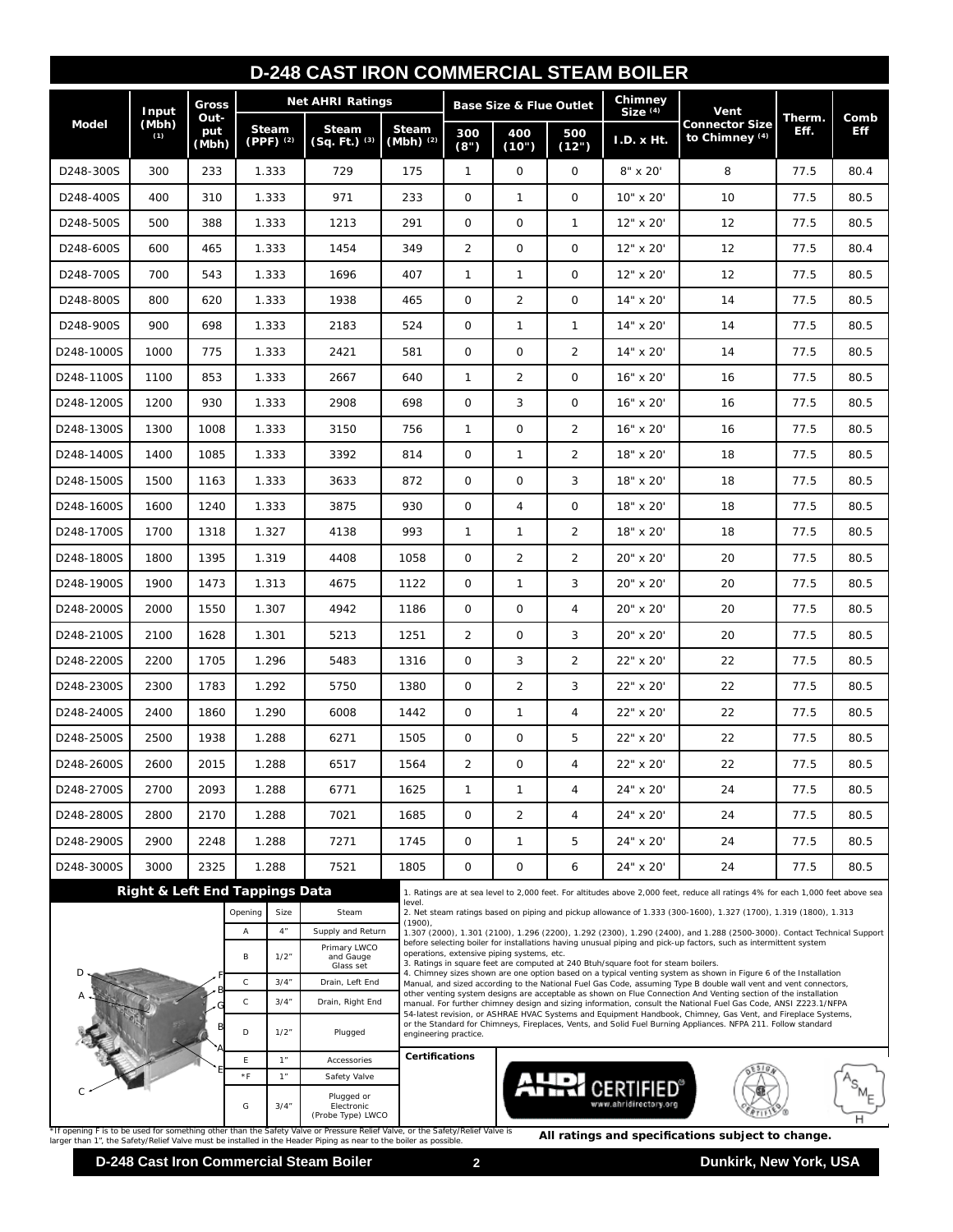## **D-248 CAST IRON COMMERCIAL STEAM BOILER**







*ALL SUPPLY AND RETURN CONNECTIONS ARE 4 INCH*

| <b>Boiler</b><br>Model No.                                         | <b>Water Content</b><br>in Gallons |                                 | <b>Shipping</b><br>Weight            | A<br><b>Jacket</b>                              | AA<br>Base &                                   | C                                         | D                                         | Ε                                        | F                                           | G                                         | н                                                                   | П                                              |
|--------------------------------------------------------------------|------------------------------------|---------------------------------|--------------------------------------|-------------------------------------------------|------------------------------------------------|-------------------------------------------|-------------------------------------------|------------------------------------------|---------------------------------------------|-------------------------------------------|---------------------------------------------------------------------|------------------------------------------------|
|                                                                    | <b>Steam</b>                       | <b>Water</b>                    | Lbs.                                 | Width<br>$L$ to R                               | <b>Battery</b><br>Length                       |                                           |                                           |                                          |                                             |                                           |                                                                     |                                                |
| D-248 300<br>D-248 400<br>D-248 500                                | 20<br>25<br>30                     | 26<br>33<br>40                  | 922<br>1133<br>1344                  | 18 3/4<br>23<br>271/4                           | 16 3/4<br>21<br>25 1/4                         | 93/8<br>111/2<br>13 5/8                   | -<br>-                                    |                                          | -<br>—                                      |                                           | -<br>$\overline{\phantom{0}}$                                       | 93/8<br>111/2<br>13 5/8                        |
| D-248 600<br>D-248 700<br>D-248 800<br>D-248 900<br>D-248 1000     | 35<br>40<br>45<br>50<br>55         | 46<br>52<br>58<br>65<br>71      | 1555<br>1766<br>1977<br>2188<br>2399 | 311/2<br>353/4<br>40<br>44 1/4<br>48            | 29 1/2<br>34 3/4<br>38<br>42 1/4<br>46 1/2     | 93/8<br>93/8<br>111/2<br>111/2<br>13 5/8  | 12 3/4<br>14 7/8<br>17<br>19 1/8<br>211/4 | -<br>-<br>-<br>-                         | -<br>-                                      |                                           | $\overline{\phantom{0}}$<br>-                                       | 93/8<br>111/2<br>111/2<br>13 5/8<br>13 5/8     |
| D-248 1100<br>D-248 1200<br>D-248 1300<br>D-248 1400<br>D-248 1500 | 60<br>65<br>70<br>75<br>80         | 78<br>84<br>91<br>97<br>104     | 2610<br>2821<br>3032<br>3243<br>3454 | 52 3/4<br>57<br>61 1/4<br>65 1/2<br>69 3/4      | 50 3/4<br>55<br>59 1/4<br>63 1/2<br>67 3/4     | 93/8<br>111/2<br>93/8<br>111/2<br>13 5/8  | 14 7/8<br>17<br>17<br>19 1/8<br>211/4     | 17<br>17<br>211/4<br>211/4<br>21 1/4     | $\overline{\phantom{0}}$<br>-<br>-          | $\qquad \qquad$                           | $\overline{\phantom{0}}$<br>-<br>-<br>$\overline{\phantom{0}}$<br>- | 111/2<br>111/2<br>13 5/8<br>13 5/8<br>13 5/8   |
| D-248 1600<br>D-248 1700<br>D-248 1800<br>D-248 1900<br>D-248 2000 | 85<br>90<br>95<br>100<br>105       | 110<br>117<br>123<br>130<br>136 | 3665<br>3876<br>4087<br>4298<br>4509 | 74<br>78 1/4<br>82 1/2<br>86 3/4<br>91          | 72<br>76 1/4<br>80 1/2<br>84 3/4<br>89         | 111/2<br>93/8<br>111/2<br>111/2<br>13 5/8 | 17<br>14 7/8<br>17<br>19 1/8<br>211/4     | 17<br>19 1/8<br>19 1/8<br>211/4<br>211/4 | 17<br>211/4<br>211/4<br>211/4<br>211/4      |                                           | -<br>-<br>-                                                         | 111/2<br>13 5/8<br>13 5/8<br>13 5/8<br>13 5/8  |
| D-248 2100<br>D-248 2200<br>D-248 2300<br>D-248 2400<br>D-248 2500 | 110<br>115<br>120<br>125<br>130    | 143<br>149<br>156<br>162<br>169 | 4720<br>4931<br>5142<br>5353<br>5564 | 95 1/4<br>99 1/2<br>103 3/4<br>108<br>112 1/4   | 93 1/4<br>971/2<br>101 3/4<br>106<br>110 1/4   | 93/8<br>111/2<br>111/2<br>111/2<br>13 5/8 | 12 3/4<br>17<br>17<br>19 1/8<br>211/4     | 17<br>17<br>19 1/8<br>211/4<br>211/4     | 211/4<br>19 1/8<br>211/4<br>211/4<br>21 1/4 | 211/4<br>211/4<br>211/4<br>211/4<br>211/4 | -<br>-<br>-<br>-<br>-                                               | 13 5/8<br>13 5/8<br>13 5/8<br>13 5/8<br>13 5/8 |
| D-248 2600<br>D-248 2700<br>D-248 2800<br>D-248 2900<br>D-248 3000 | 135<br>140<br>145<br>150<br>155    | 175<br>182<br>188<br>195<br>201 | 5775<br>5986<br>6197<br>6408<br>6619 | 116 1/2<br>120 3/4<br>125<br>129 1/4<br>133 1/2 | 1141/2<br>118 3/4<br>123<br>127 1/4<br>131 1/2 | 93/8<br>93/8<br>111/2<br>111/2<br>13 5/8  | 123/4<br>14 7/8<br>17<br>19 1/8<br>211/4  | 17<br>19 1/8<br>19 1/8<br>211/4<br>211/4 | 211/4<br>211/4<br>211/4<br>211/4<br>211/4   | 211/4<br>211/4<br>211/4<br>211/4<br>211/4 | 211/4<br>211/4<br>211/4<br>211/4<br>211/4                           | 13 5/8<br>13 5/8<br>13 5/8<br>13 5/8<br>13 5/8 |

**D-248 Cast Iron Commercial Steam Boiler 3 Dunkirk, New York, USA**